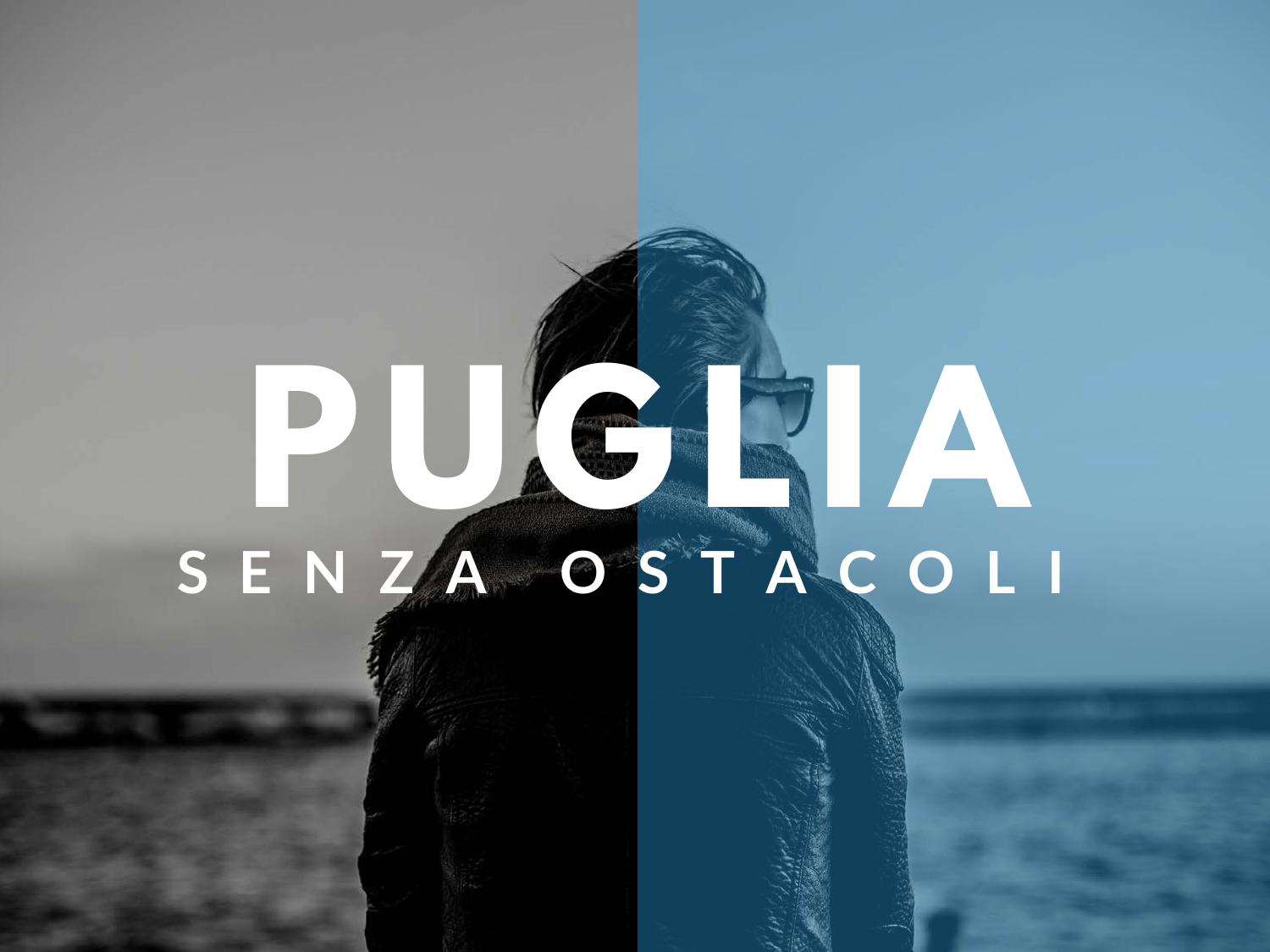# **ABOUT US**

#### INTRODUCTION

A company specialized in incoming to Puglia, in particular we focus our business on disable people. We provide tourist services according to what our clients are looking for as we offer services to their specific travel needs. The strength of PUGLIA SENZA OSTACOLI is the accurate knowledge of Puglia, of its own territory and its services. When travelling with disable people their needs must be met in the destination they're travelling to, and we guarantee it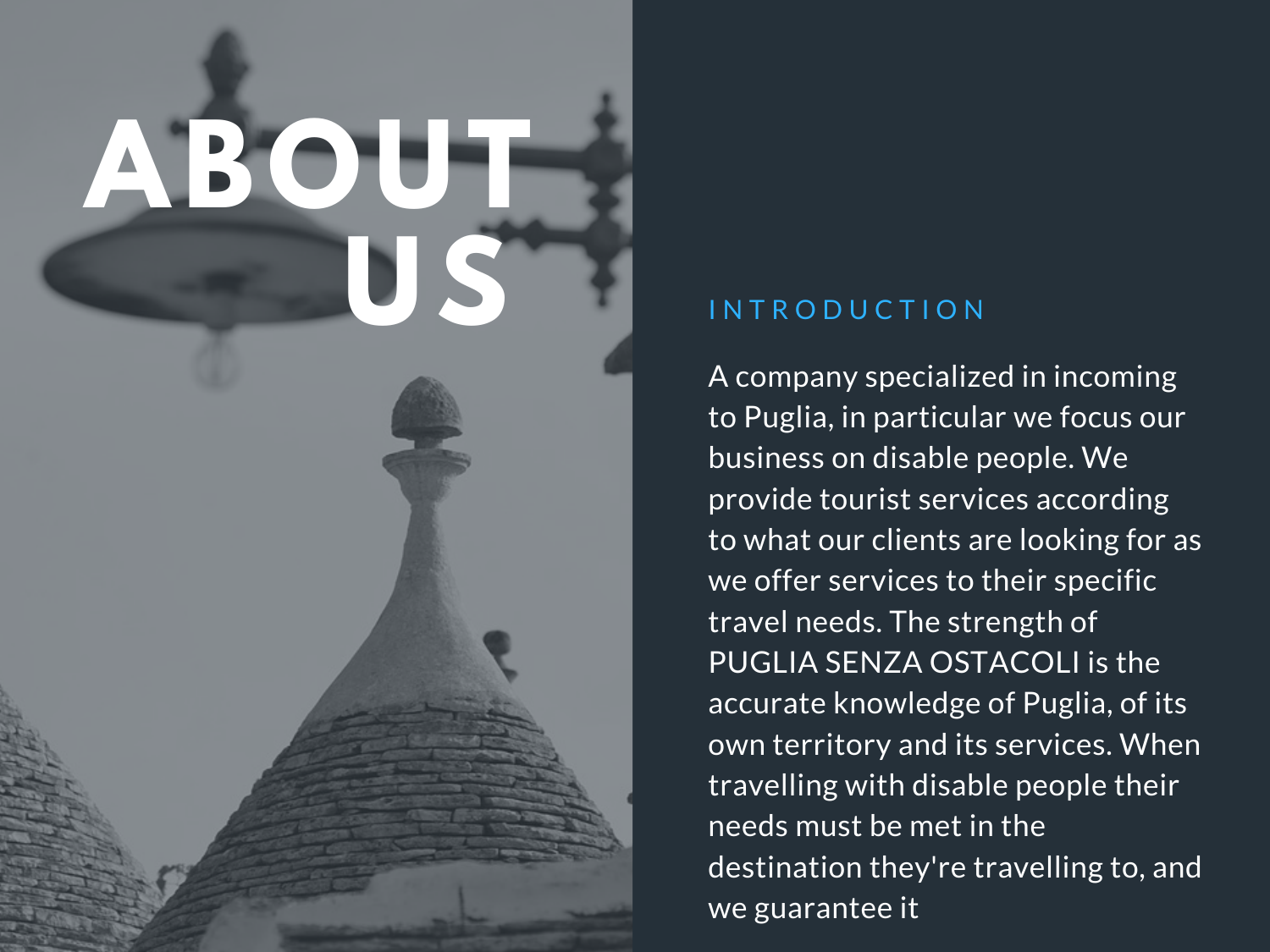### **OUR PUGLIA OF ADDED VALUE**

#### WE ARE SHAPED AND FASHIONED **B Y W H A T W E L O V E**



I N F O @ P U G L I A S E N Z A O S T A C O L I . I T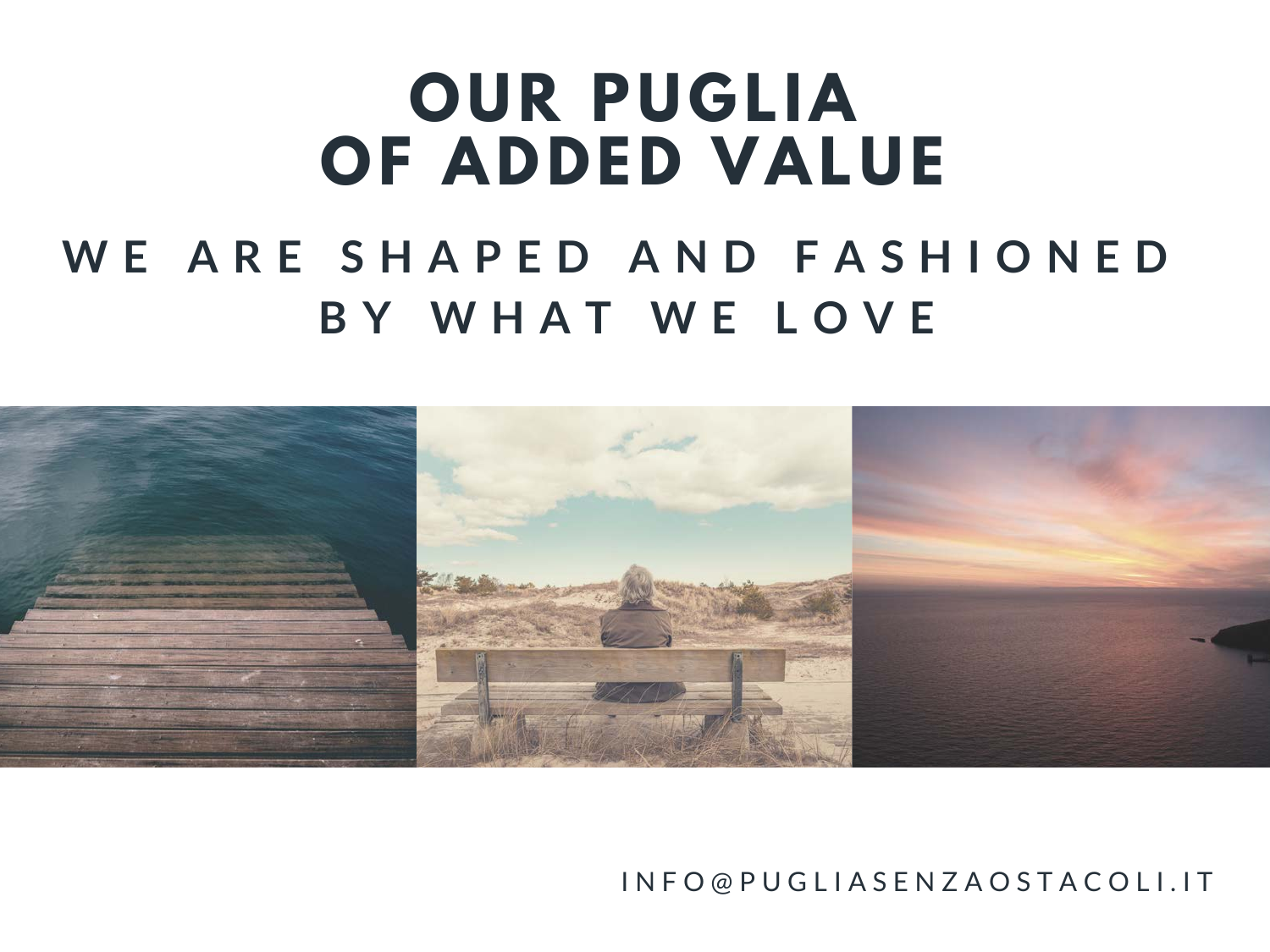# **OUR SERVICES**

- **We provides a wide selection of EXCURSIONS and MINI TOUR to discover in few days this country**
- **EXPERIENCES about traditions, cooking classe, wine tours, sanctuary visits, trekking day tours, sailing and snorkelling day holidays, horses rides and so on in AUTHENTIC MASSERIE**
- **We organize and design TOURS according to what our guests have been looking for, as we tailor tours to their specific travel wishes and needs**
- **We provide booking reservations of HOTELS or APARTMENTS with NO BARRIER access**
- **We book a PRIVATE TRANSFERS and pick up from and to every airport, or station or accommodation**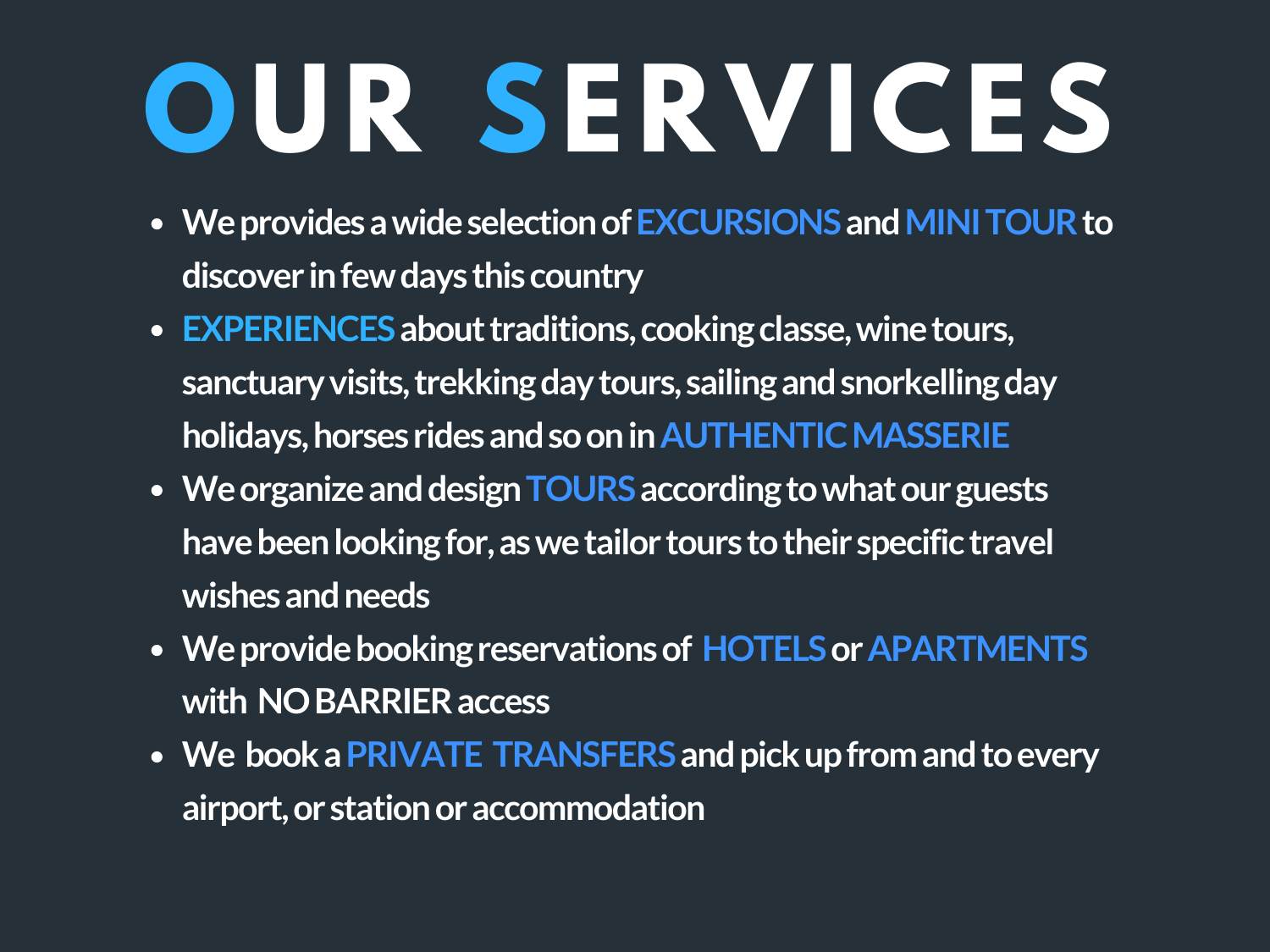#### **PLAN AHEAD AND PLAN WELL**

**T H A N K S T O GLIA SENZA OSTACO** YOU WILL ENJOY A P E R F E C T C O M B I N A T I O N **A U T H E N T I C I T Y A N D** U N D I S C O V E R E D S I D E S O F P U